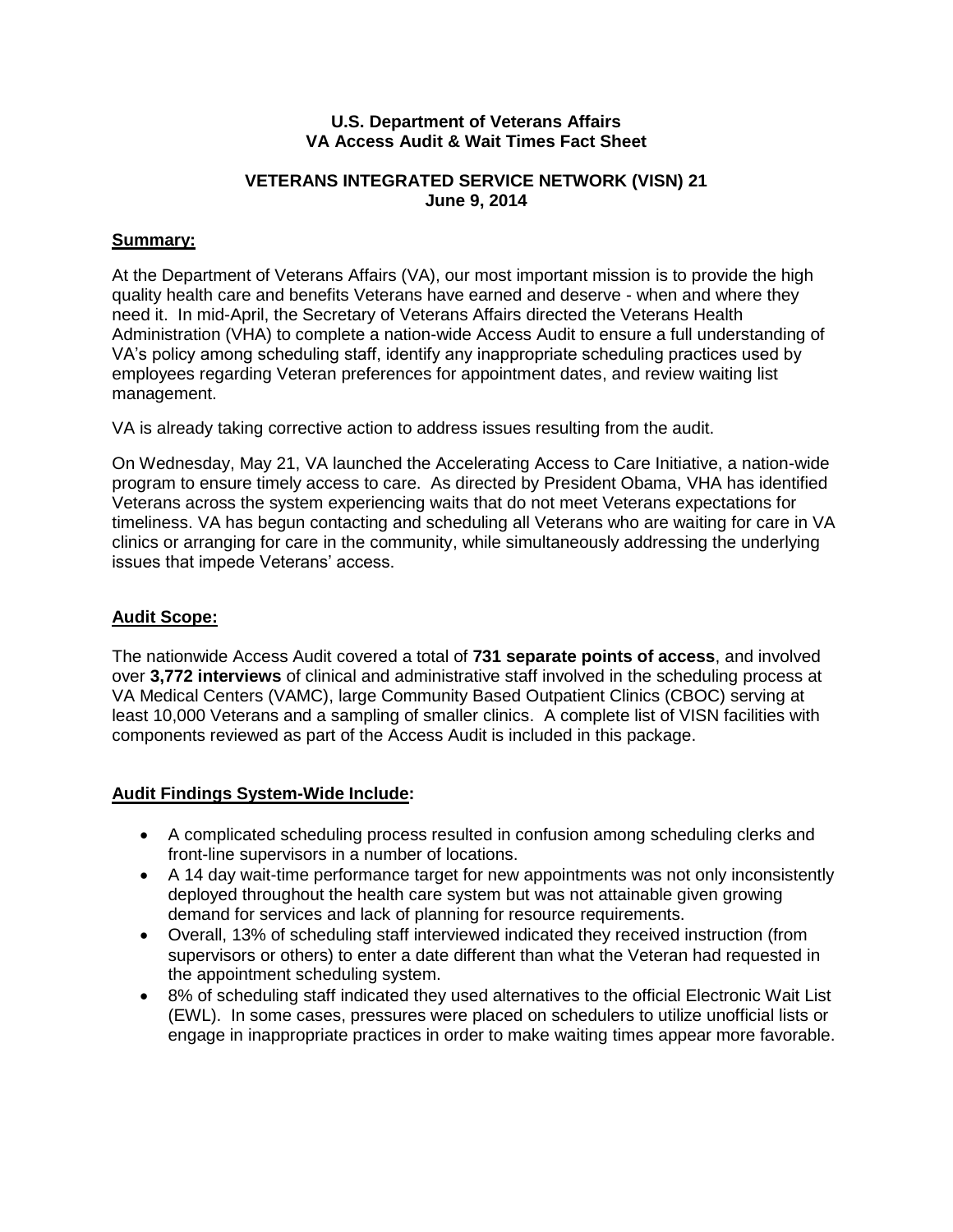Such practices are widespread enough to require VA to re-examine its entire Performance Management system and, in particular, whether current measures and targets for access are realistic or sufficient.

### **Audit Findings: Further Review**

As a result of these audits, some locations were flagged for further review and investigation. Any instance of suspected willful misconduct is being reported promptly to the VA Office of Inspector General (OIG). Where the OIG chooses not to immediately investigate, VHA leadership will launch either a fact finding or formal administrative investigation. Where misconduct is confirmed, appropriate personnel actions will promptly be pursued. As a result of the initial audit findings, there is 2 locations in VISN 21 that requires further review:

| <b>VISN</b> | <b>Facility Name</b> |
|-------------|----------------------|
| ົດ4         | Livermore VAMC, CA   |
|             | <b>Yuba City</b>     |

# **Audit Findings: Immediate Actions:**

While VHA must assess and learn from the Access Audit, we are immediately redoubling our efforts to quickly address delays in Veterans' health care. VHA is identifying where Veterans are waiting for care and ensuring that timely, quality care is made available as quickly as possible. Among the immediate actions VA is taking:

- VA has accelerated care for Veterans currently waiting for health care services. **VHA is in the process of contacting in excess of 90,000 Veterans during the first phase of VA's "Accelerating Access to Care Initiative"**
	- $\circ$  VHA will provide Veterans who do not currently have an appointment, or are waiting for additional care or services longer than 30 days the option to be rescheduled sooner if VA capacity exists, keep their scheduled appointment, or be referred to non-VA providers in the community
- VA has suspended all VHA Senior Executive Performance Awards for FY14
- VHA will remove 14-day performance goal from employee performance plans
- VHA will revise, enhance and deploy Scheduling Training
- VHA will implement a site inspection process

# **Audit Findings: Long Term and Other Actions**:

VHA is committed to a renewed and aggressive preparation, teaching, training and coaching of our employees. Throughout the immediate and long term, we will emphasize accountability, and ensure managers and staff engaging in inappropriate practices are held accountable.

- VHA will overhaul the scheduling and access management directive
- VHA will roll out near-term changes to the legacy scheduling system
- VHA will acquire and deploy long-term scheduling software solutions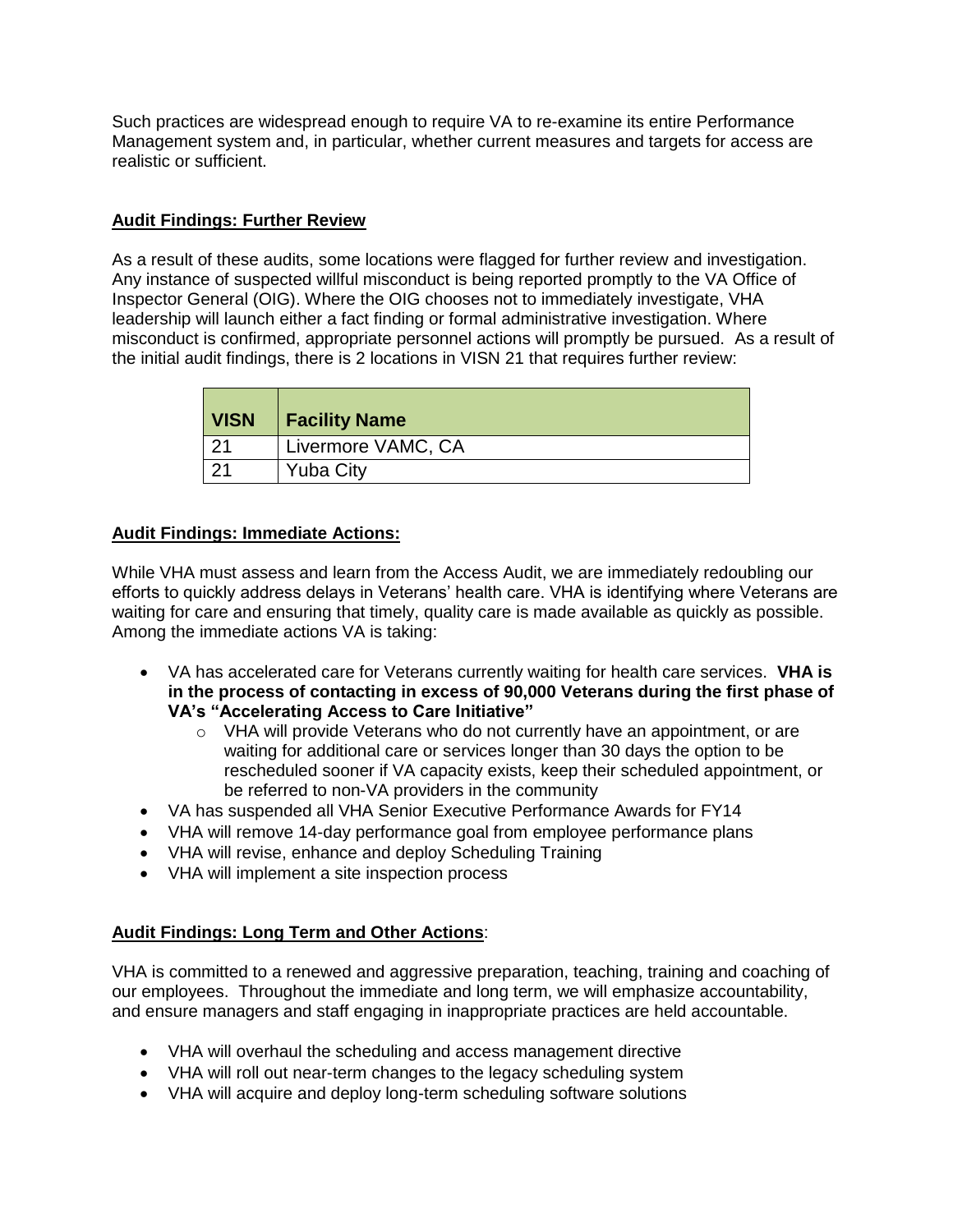- VHA will reassess and establish access timeliness goals
- VHA will strengthen accountability for integrity in scheduling and access management

#### **Locality Wait Time Information**

On May 15, 2014, **VHA had over 6 million appointments scheduled** across the system. Nationwide, there are roughly 57,436 Veterans who are waiting to be scheduled for care and another 63,869 who over the past ten years have enrolled in our healthcare system and have not been seen for an appointment. VA is moving aggressively to contact these Veterans through the Accelerating Access to Care Initiative.

Facility data for VISN 21 is listed in the attachment. Complete data is located online at [www.va.gov/health/access-audit.asp](https://www.va.gov/health/access-audit.asp)

At the Department of Veterans Affairs (VA), our most important mission is to provide the high quality health care and benefits Veterans have earned and deserve. While VHA must assess and learn from the Access Audit, we are immediately redoubling our efforts to quickly address delays in Veterans' health care.

VHA is identifying where Veterans are waiting for care and ensuring that timely, quality care is made available as quickly as possible through the Accelerating Access to Care Initiative.